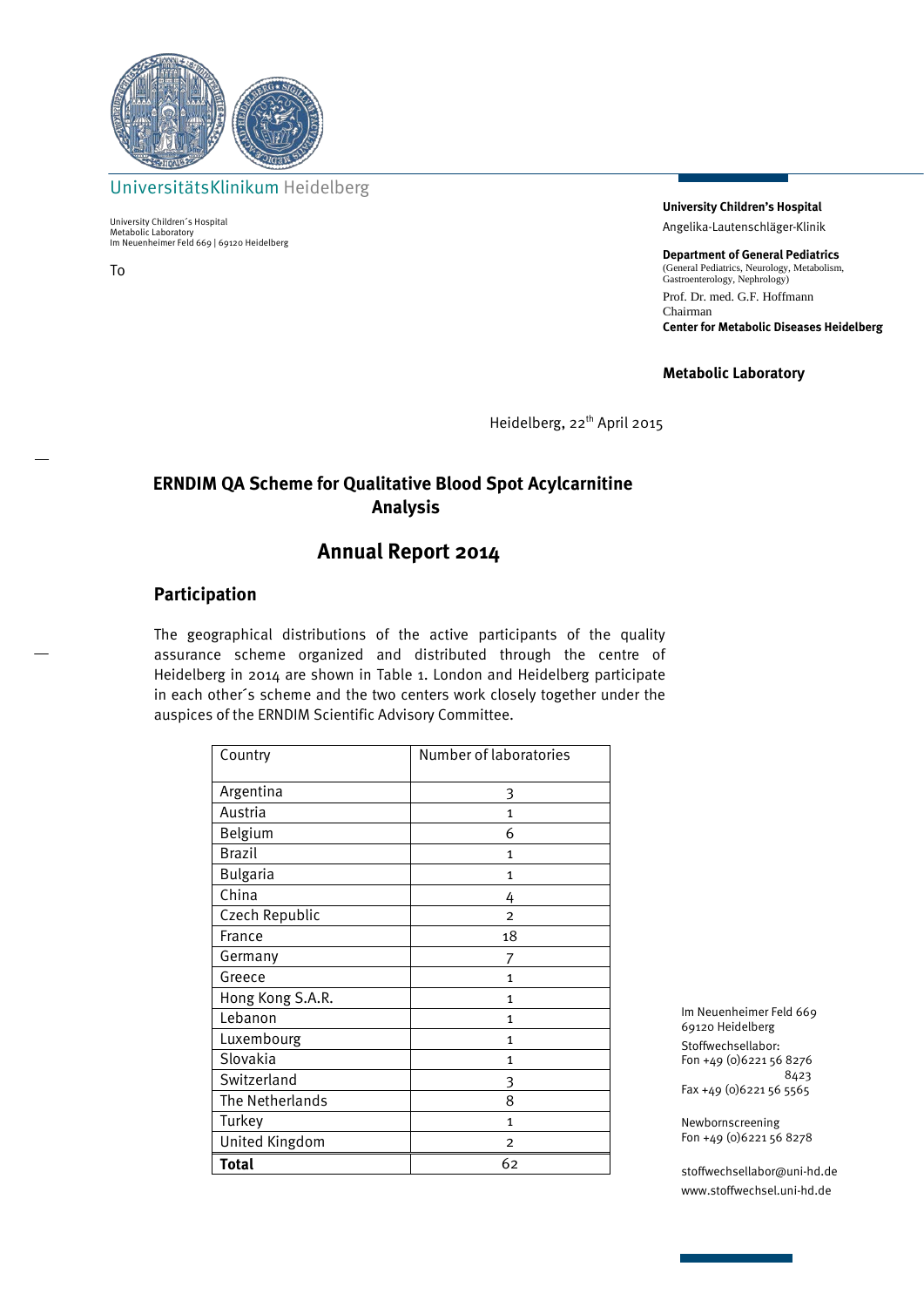Page 2 of 5

### **Samples and results**

Two sets of three blood spot samples (total 6; sample number 23A, 23B, 23C, 24A, 24B, 24C) were distributed to 62 laboratories.

Nine participants did not answer to any of the two circulations. Seven laboratories returned results only for one circulation.

| Table 2: Receipt of results |                 |              |       |  |  |  |
|-----------------------------|-----------------|--------------|-------|--|--|--|
| <b>Circulation</b>          | In time returns | Late returns | Total |  |  |  |
| 1. circulation              | 49              |              | 51    |  |  |  |
| 2. circulation              | 46              | ิว           | 49    |  |  |  |

### **Shipment of the samples**

Blood spot samples prepared on Whatman 903™ specimen collection paper were shipped on 19 September 2014 and on 17 November 2014.

| Table 3: Distribution of scores for individual samples (laboratories making returns) |                                                          |    |              |   |              |             |
|--------------------------------------------------------------------------------------|----------------------------------------------------------|----|--------------|---|--------------|-------------|
|                                                                                      |                                                          | 4  |              | 2 | 1            | $\mathbf o$ |
| Sample 23A                                                                           | Isovaleric aciduria                                      | 51 |              |   |              |             |
| Sample 23B                                                                           | Cobalamine A deficiency                                  | 49 | $\mathbf{1}$ |   |              |             |
| Sample 23C                                                                           | Medium-chain acyl-CoA dehydrogenase<br>(MCAD) deficiency | 51 |              |   |              |             |
| Sample 24A                                                                           | Propionic acidaemia                                      | 49 |              |   |              |             |
| Sample 24B                                                                           | Glutaric aciduria type I (low excreter)                  | 47 |              |   | $\mathbf{1}$ |             |
| Sample 24C                                                                           | Normal profile                                           | 46 |              | 3 |              |             |

#### **Comments on performance**

The overall performance (analytical and diagnostic) for sample 23A (**isovaleric aciduria)** was at 100%. All participants clearly detected increased C5-carnitine.

For sample 23B minimal requirement for good analytical performance was detecting elevated amounts of C3-carnitine. This was achieved by 98% of the participants. Based on this analytical finding 37% of the participants diagnosed **methylmalonic acidaemia**, 35% diagnosed **propionic acidaemia**, 20% **disorders of cobalamin metabolism**. Three laboratories gave these diagnoses only as an alternative to a normal profile. One participant found the acyl carnitine profile to be normal.

Analytical and diagnostic performance for **medium-chain acyl-CoA dehydrogenase (MCAD) deficiency** (sample 23C) was 100%. All laboratories clearly detected increased C8 carnitine.

The overall performance (analytical and diagnostic) for sample 24A (**propionic aciduria)** was also 100%. Elevated C3-carnitine was detected by all participants.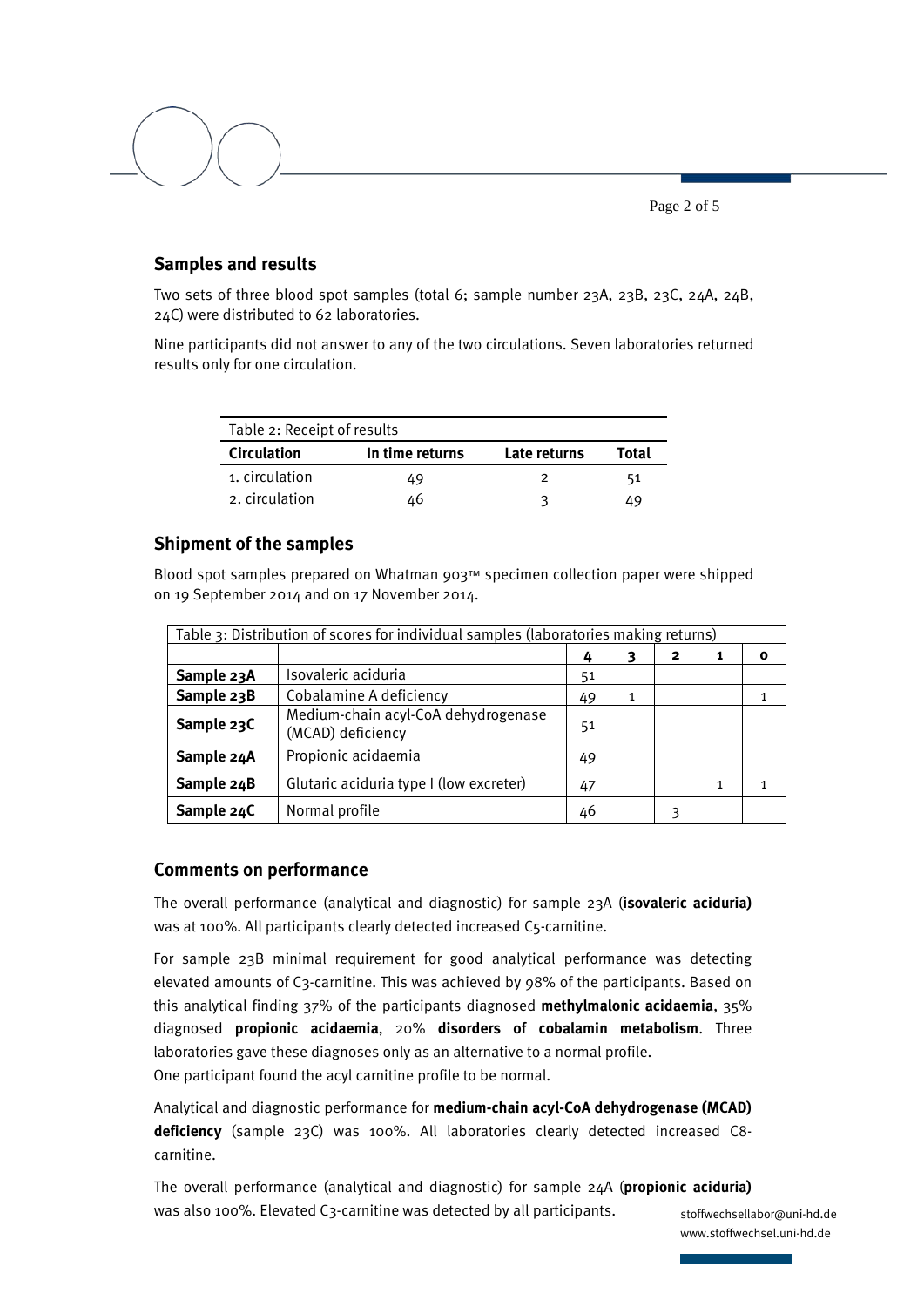Page 3 of 5

Sample 24B was collected from a low excreting patient with **glutaric aciduria type I.** The analytical performance in detecting glutarylcarnitine (C5DC) was 90%. Two laboratories did not find any abnormalities. So diagnostic performance was only 94% with one laboratory diagnosing carnitine palmitoyltransferase I (CPT1) deficiency, and another one giving glutaric aciduria type I as an alternative diagnosis.

The **normal control** *sample 24C* was correctly identified by 90% of the participants. Three laboratories diagnosed either MCAD deficiency, a possible heterozygote of carnitine transporter deficiency or a disorder in the metabolism of vitamin  $B_{12}$ .

#### **Scoring scheme**

In the process of ongoing accreditation of the ERNDIM organization there is a need for harmonization of performance assessment within the qualitative schemes (see ERNDIM 'Newsletter Spring 2013' at www.erndim.org).

In 2013 we changed the scoring system from the former scale  $(-2, -1, 0, +1, +2)$  to the fourpoint system  $(+1, +2, +3, +4)$  which is used also in the DPT schemes. In this system a maximum of two points is given each for analytical results and interpretation, with the latter including suggestions for further testing/actions.

The total score achievable for a single circulation of three samples is twelve. The maximal achievable score, full points for the year is twenty-four for the whole sample set of six samples in the year.

To obtain satisfactory performance a score of 16 or more should be achieved on two returns. Laboratories that participate only in one circulation are treated as non-submitters. Another criteria for satisfactory performance will be the absence of any "critical error" which is defined as an error resulting from seriously misleading analytical findings and /or interpretations with serious clinical consequences for the patient.

The participants´ cumulative scores are shown in table 4. Cumulative scores are the scores for the whole year.

This year forty-one participants got full marks. This is 89% of all participants that returned results for both circulations, and 66% of all registered participants.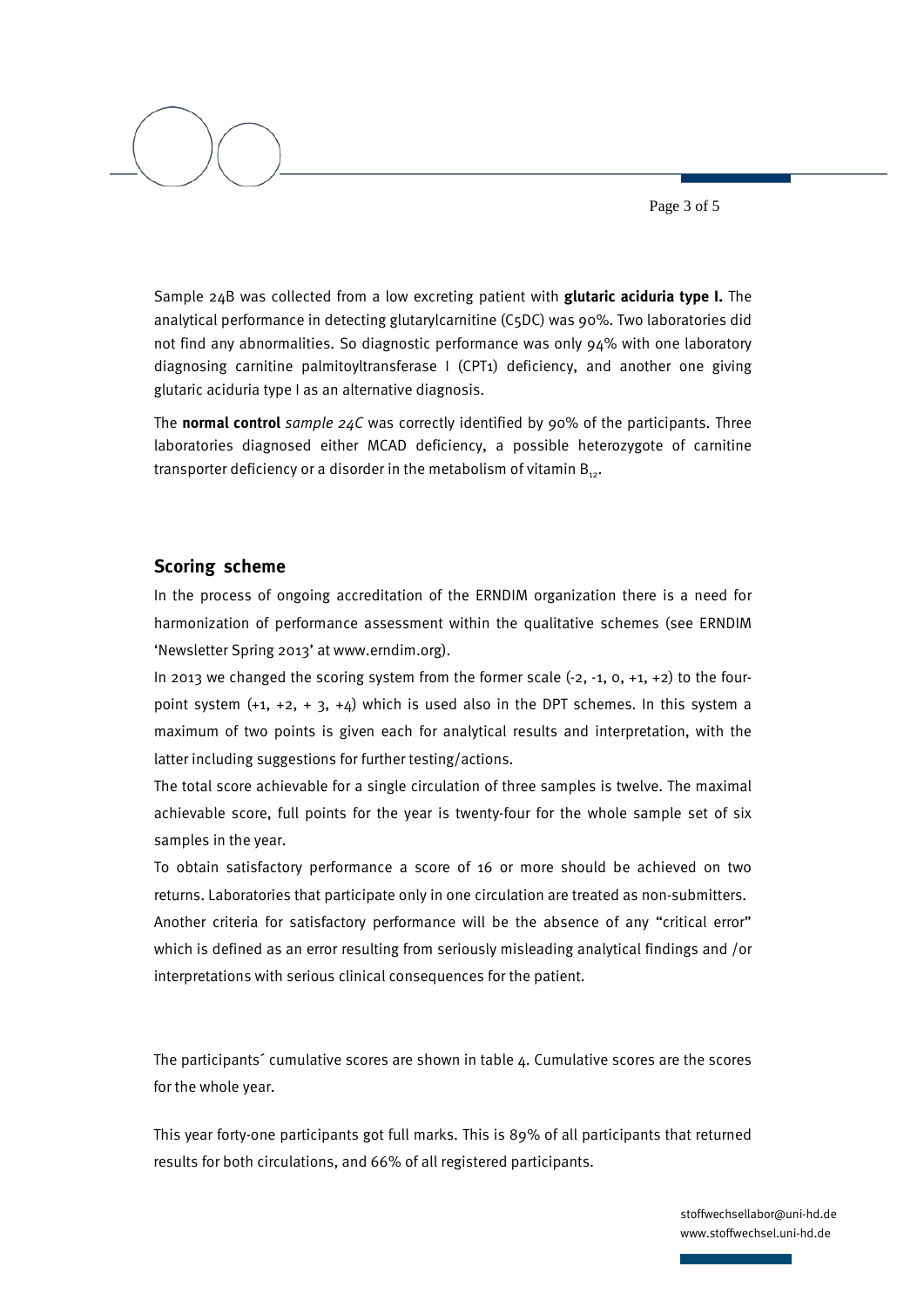Page 4 of 5



Table 4: cumulative total scores 2014 (all registered laboratories that returned results for both circulations)

|                                          | <b>Percent of participants</b> |                                              |  |
|------------------------------------------|--------------------------------|----------------------------------------------|--|
| <b>Cumulative scores</b>                 | 2014                           | 2013 (maximal<br>achievable score was<br>20) |  |
| 24                                       | 89.2                           | Not defined                                  |  |
| 23                                       | $\overline{a}$                 | Not defined                                  |  |
| 22                                       | 4.3                            | Not defined                                  |  |
| 21                                       | 4.3                            | Not defined                                  |  |
| 20                                       | 2.2                            | 71.7                                         |  |
| 19                                       | $\overline{a}$                 | 6.5                                          |  |
| 18                                       |                                | 6.5                                          |  |
| 17                                       |                                | 8.7                                          |  |
| 16                                       |                                | 6.5                                          |  |
| 15                                       |                                |                                              |  |
| 14                                       |                                |                                              |  |
| 13                                       |                                |                                              |  |
| 12                                       |                                |                                              |  |
| 11                                       |                                |                                              |  |
| 10                                       |                                |                                              |  |
| $\mathbf{9}$                             |                                |                                              |  |
| 8                                        |                                |                                              |  |
| $\overline{7}$                           |                                |                                              |  |
| $\boldsymbol{6}$                         |                                |                                              |  |
| 5                                        |                                |                                              |  |
| 4                                        |                                |                                              |  |
| $\overline{\mathbf{3}}$                  |                                |                                              |  |
| $\mathbf{2}$                             |                                |                                              |  |
| $\mathbf{1}$                             |                                |                                              |  |
| $\mathbf{o}$                             |                                |                                              |  |
| <b>Number of all</b><br>participants     | 62                             | 60                                           |  |
| <b>Number of</b><br><b>Nonresponders</b> | 16                             | 14                                           |  |